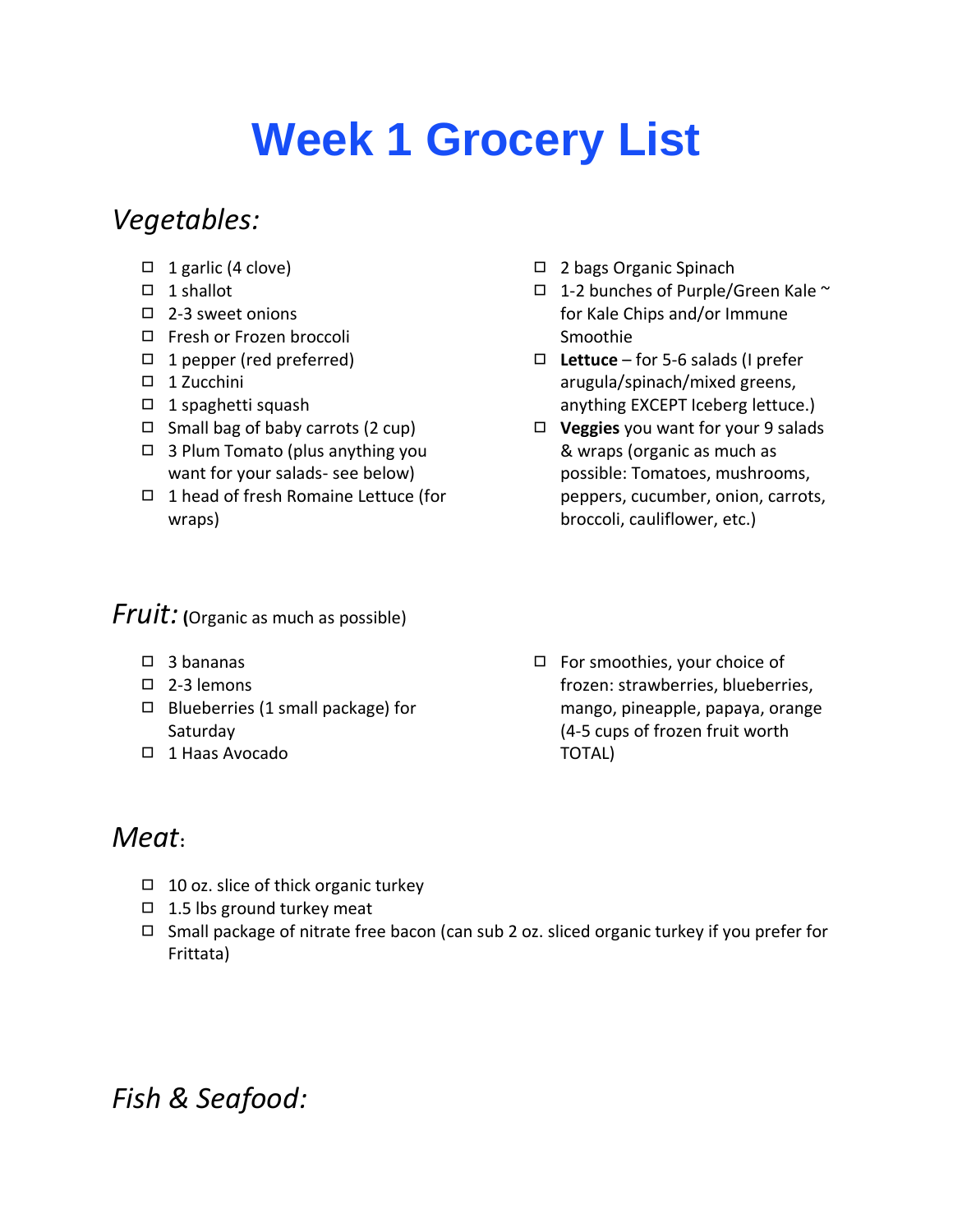- $\Box$  2 cans tuna fish (packed in water)
- ◻ 2 (5oz.) Filets of Salmon (**Ask for skin off on both sides**. Wild salmon and **not** previously frozen if possible.)

## *Eggs:*

◻ 1 dozen (organic, free range, & hormone/antibiotic free if possible)

#### *Nuts & Seeds:*

- ◻ **For Trail Mix #1:** ½ cup ground flax seeds, 1 cup raw pumpkin seeds, 1 cup raw sunflower seeds, 3 cups shredded unsweetened coconut, 4 cups raw slivered almonds, ½ cup unsweetened dried cherries OR Raisins **(choose ONLY mix #1 or #2, not both)**
- ◻ **For Trail Mix #2:** 1/2 cup raw walnuts**,** 1/2 cup almonds**,** 1/2 cup pecans**,** 1/2 cup raw pumpkin seeds, 1/2 cup sunflower seeds, 1/4 cup chopped dried apricots**,** 1/4 cup dried cranberries (sweetened with apple juice)**,** 1/4 cup dried unsweetened blueberries**,**  1/4 cup dried golden raisins
- $\Box$  1/4 cup of Pecans for Saturday

#### *Miscellaneous:*

- ◻ Almond Butter (100% almonds)
- ◻ Cold-Pressed Coconut Oil
- ◻ Extra Virgin Olive Oil
- ◻ Aged Balsamic vinegar (no high fructose corn syrup)
- ◻ Apple Cider Vinegar
- ◻ (Optional) Bottle of white wine
- ◻ Dijon mustard (no high fructose corn syrup)
- ◻ Honey Mustard (organic if possible)
- ◻ Raw Organic Honey OR Coconut Sugar
- ◻ 1 Jar of Tomato Sauce (my fav is Mario Batali Marinara)
- ◻ 1 Can of Organic Pumpkin
- ◻ 1 package almond meal, aka: almond flour
- $\Box$  1 can chopped tomatoes (need 7 oz)
- ◻ Vanilla Extract (NO HFCS)
- ◻ Baking Soda
- ◻ (Optional) for Choc & Coconut Superfood Shake: Coconut milk OR almond milk, Cacao (raw, unprocessed), goji berries, protein powder, supergreens (see supplements), coconut butter